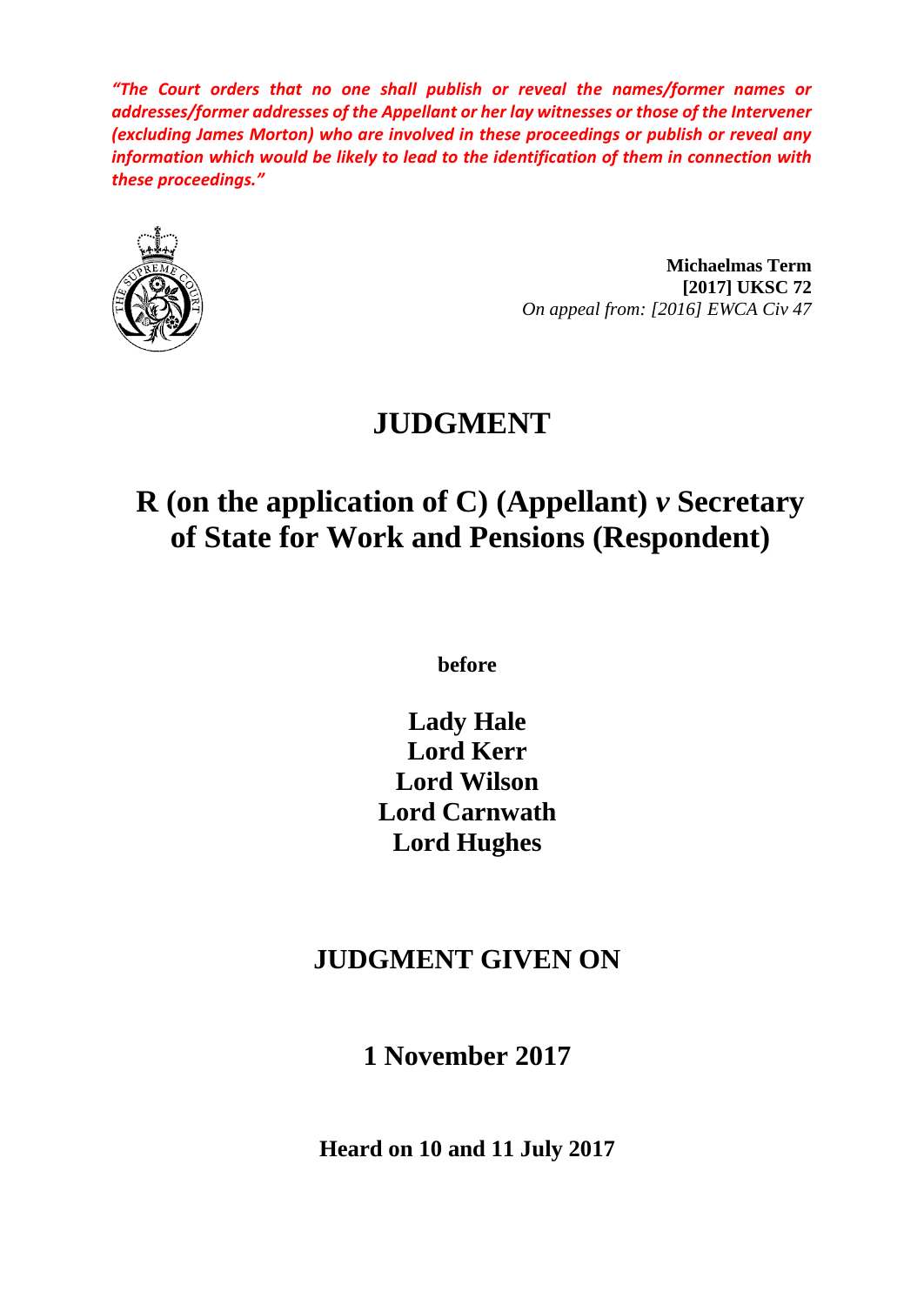Stephanie Harrison QC Michelle Brewer Heather Emmerson<br>
Claire McCann<br>
Rupert Paines Claire McCann (Instructed by Bindmans LLP )

*Appellant Respondent*<br> **A** *Respondent*<br> **Charles Bourne QC** (Instructed by The Government Legal Department )

> *Intervener (The Equality Network) (Written submissions only)* Dinah Rose QC Jason Pobjoy (Instructed by Arnold & Porter Kaye Scholer LLP )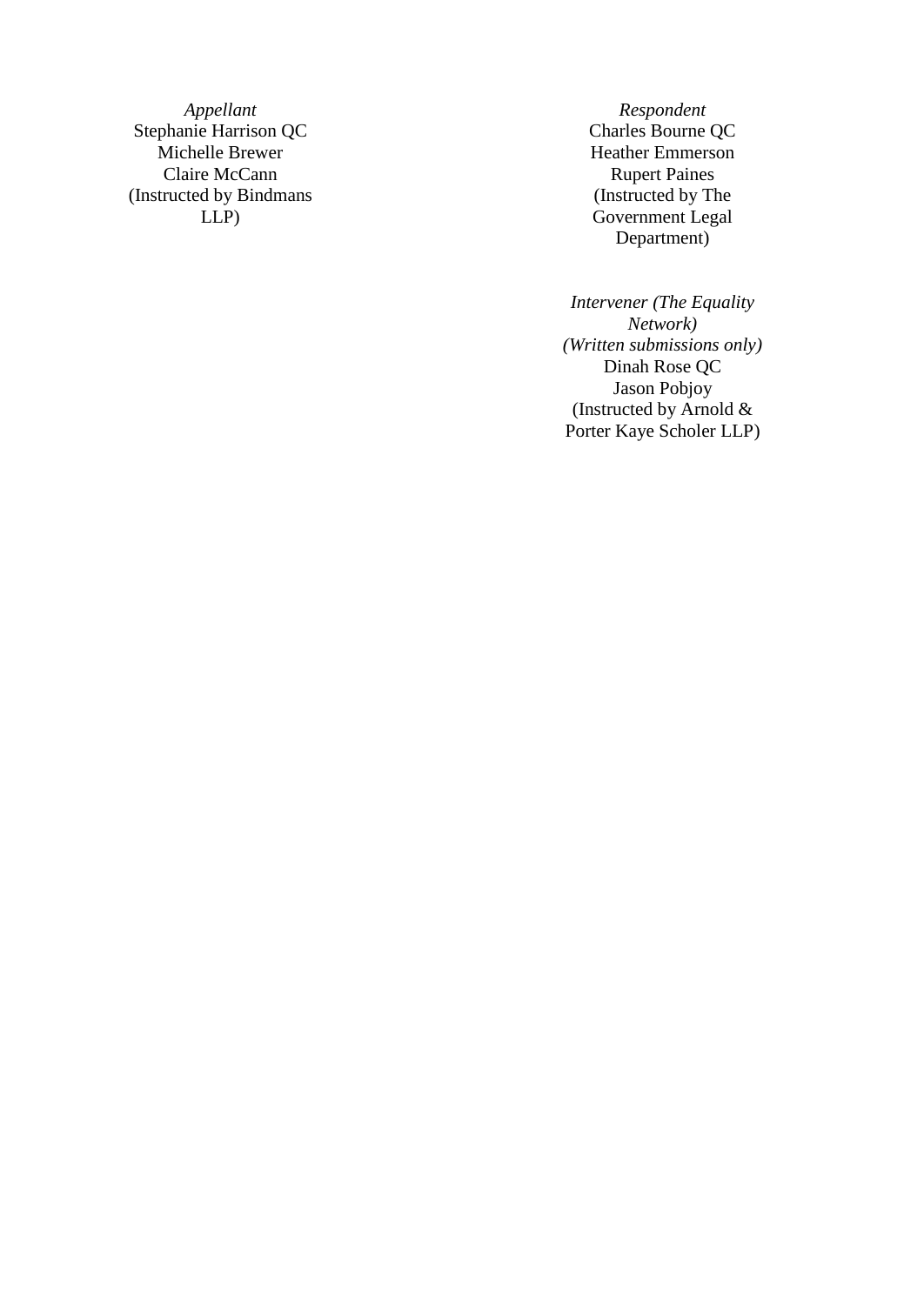### **LADY HALE: (with whom Lord Kerr, Lord Wilson, Lord Carnwath and Lord Hughes agree)**

1. "We lead women's lives: we have no choice". Thus has the Chief Justice of Canada, the Rt Hon Beverley McLachlin, summed up the basic truth that women and men do indeed lead different lives. How much of this is down to unquestionable biological differences, how much to social conditioning, and how much to other people's views of what it means to be a woman or a man, is all debateable and the accepted wisdom is perpetually changing. But what does not change is the importance, even the centrality, of gender in any individual's sense of self. Over the centuries many people, but particularly women, have bitterly resented and fought against the roles which society has assigned to their gender. Genuine equality between the sexes is still a work in progress. But that does not mean that such women or men have not felt entirely confident that they are indeed a woman or a man. Gender dysphoria is something completely different - the overwhelming sense that one has been born into the wrong body, with the wrong anatomy and the wrong physiology. Those of us who, whatever our occasional frustrations with the expectations of society or our own biology, are nevertheless quite secure in the gender identities with which we were born, can scarcely begin to understand how it must be to grow up in the wrong body and then to go through the long and complex process of adapting that body to match the real self. But it does not take much imagination to understand that this is a deeply personal and private matter; that a person who has undergone gender reassignment will need the whole world to recognise and relate to her or to him in the reassigned gender; and will want to keep to an absolute minimum any unwanted disclosure of the history. This is not only because other people can be insensitive and even cruel; the evidence is that transphobic incidents are increasing and that transgender people experience high levels of anxiety about this. It is also because of their deep need to live successfully and peacefully in their reassigned gender, something which non-transgender people can take for granted.

2. This case is about how the Department for Work and Pensions (the DWP), in administering our complex welfare benefits system, treats people with a reassigned gender, and specifically whether certain policies conflict (1) with the Gender Recognition Act 2004; (2) with the Human Rights Act 1998; or (3) with the Equality Act 2010. Those policies have undergone change in the course of these proceedings, as have the arguments presented, and so the issues before this Court are in some respects different from the issues before the High Court and the Court of Appeal.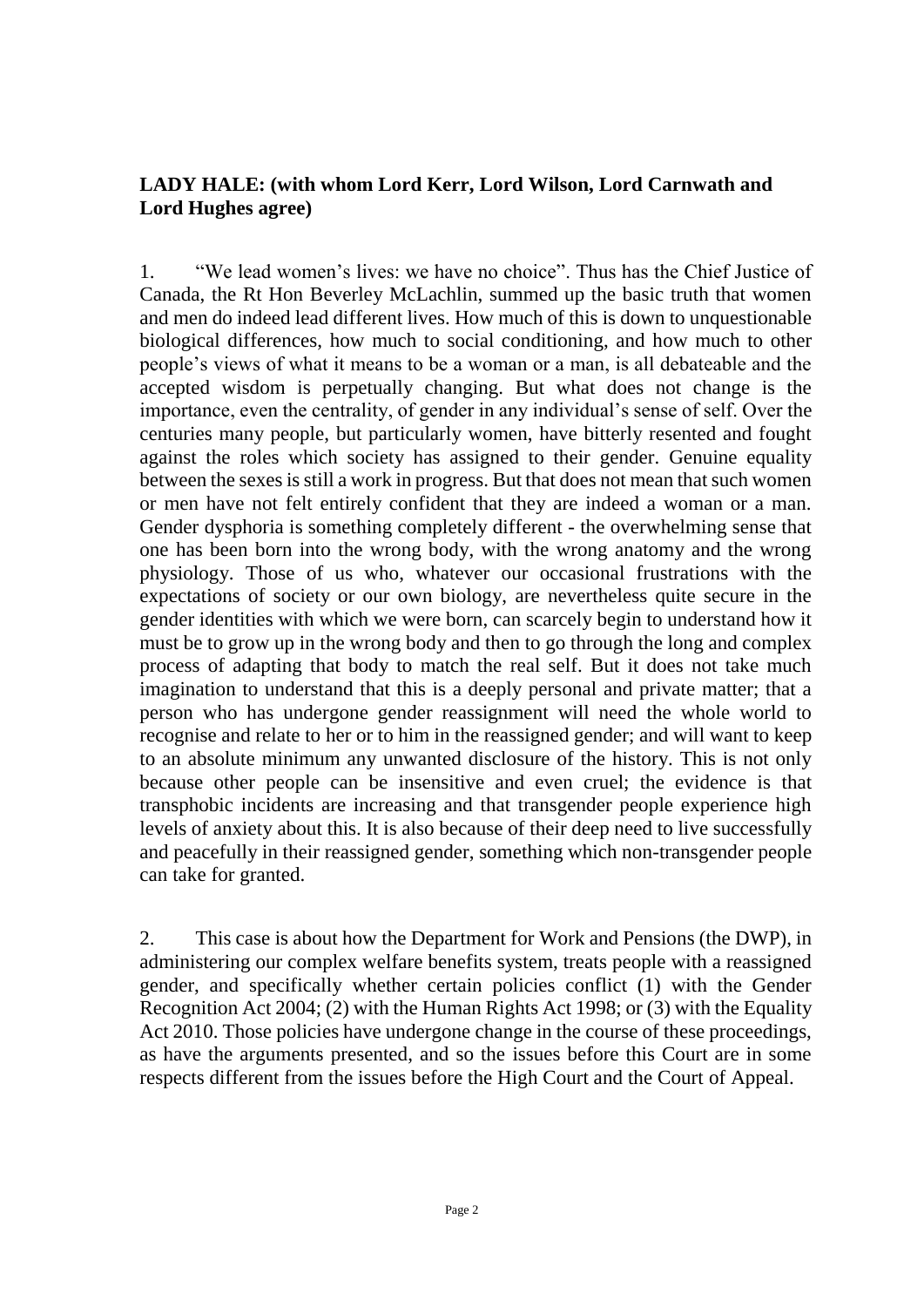#### *The facts*

3. The appellant has undergone gender reassignment from male to female. Her transition began in 2003 and she changed her name in 2004. She has undergone full gender reassignment treatment and surgery, which in her case included facial feminisation surgery, in her words because it was "incredibly important" to her "easily to 'pass' as a woman". Her gender recognition certificate (GRC) was one of the first to be issued under the Gender Recognition Act 2004. The Gender Recognition Panel notified both the Inland Revenue (now HMRC) and the DWP of the change.

4. She was employed in a variety of roles, some managerial, until she became unemployed in June 2010. Since then, apart from a period of employment in 2015- 2016, she has been in receipt of Jobseeker's Allowance (JSA), a benefit which is administered by the DWP through Jobcentre Plus (JCP) offices. As a condition of receiving JSA, she has to attend a JCP office in person every two weeks. Her principal concern in these proceedings is with the way in which her history is recorded by the DWP and the effect that this can have on her interactions with its officials. She has had a number of distressing experiences which indicate that DWP policies do not effectively protect the privacy of her status but rather tend to draw attention to it.

# *The DWP policies and practice*

5. The DWP uses a centralised database, the Customer Information System (CIS), to record information relating to each of its "customers" and everyone else who has a National Insurance number. The CIS interfaces or links to a number of other computer systems, including over 40 systems within government and quasigovernment departments, local authorities and HMRC, as well as to benefit-specific computer systems, including the Jobseeker's Allowance Payments system (JSAPS) which is used to administer JSA. About 140,000 persons are authorised to access the CIS.

6. The information recorded on the CIS about a customer includes his or her current sex, the fact that he or she was previously recorded as having a different sex (if applicable), his or her current name and title, and his or her former names and titles (if applicable), the fact that a person has a GRC, its date of issue and date of notification to DWP, and (where this is the case) the reason for a change of recorded sex being gender reassignment. These data, including the data recording a change of gender, are held for the life of the individual concerned and for 50 years and one day thereafter. This has been referred to as "the Retention policy" in these proceedings.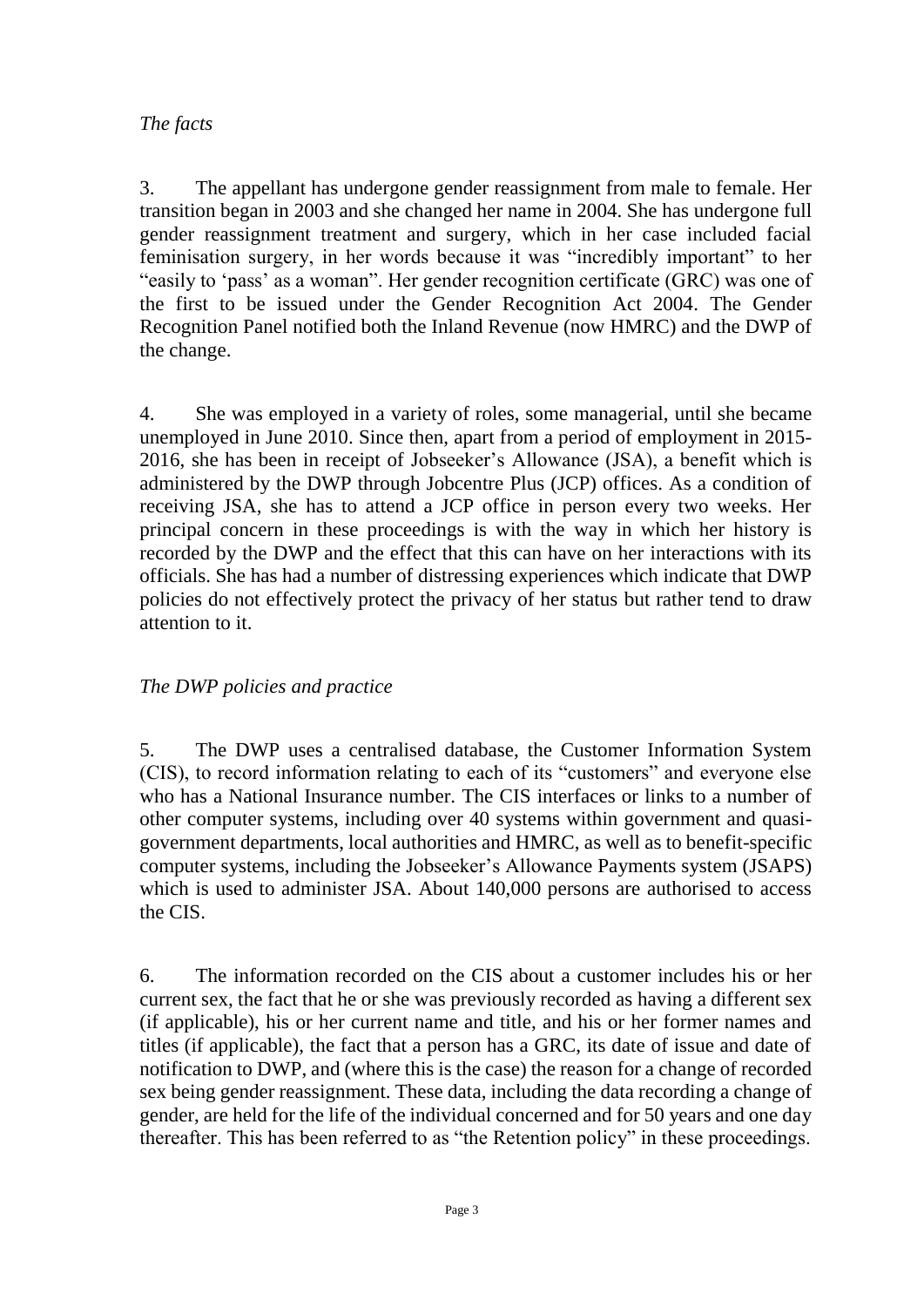7. When these proceedings were begun, as long ago as 2012, the fact of a GRC and the reason for a change of sex being gender reassignment were noted in such a way as to be visible to front-line users of the CIS, such as staff at the JCP offices. This has been referred to as the "GRC Noting policy" in these proceedings. As a result of these proceedings and changes to the DWP's IT supplier arrangements, those matters are no longer visible to front-line staff and so the "GRC Noting policy" is no longer under challenge. However, any previous name, title or gender is visible and in the great majority of cases the reason for a change of name, title and gender will be gender reassignment. Hence, without an extra layer of protection, front-line staff could readily infer that gender reassignment had taken place.

8. That extra layer of protection is achieved through the DWP's Special Customer Records Policy (referred to in these proceedings as the SCR policy). This sets out special procedures for dealing with the records of certain categories of customer who require extra protection, for example because unauthorised disclosure of their records could result in substantial distress or physical harm. The categories of customer to which the policy may be applied include, for example, victims of domestic or honour based violence and people with witness protection orders. But it is not applied automatically to all such people, as we are told that the great majority of those to whom the policy is applied are transgender. It is, however, applied automatically to all those recorded on the CIS as having a GRC, unless and until the customer asks for it to be disapplied. The protection is therefore optional, but without it a person's gender history would be readily discernible by staff who needed to access the CIS.

9. Under the SCR policy, an individual's CIS record receives a protected marking, ranging (at the material time) from private, restricted, confidential, secret to top secret. Transgender records were marked restricted. Persons wishing to access them must be specifically authorised and must have a legitimate business reason for doing so; access is limited to a specific purpose or purposes; and it is time-limited for a period not exceeding four hours.

10. Access to an individual's CIS record is not required for the routine issue of benefit payments, including JSA. However, an adviser will need to access the CIS in order to make routine changes to relevant information, such as a change of address or contact details. For an SCR customer, this will require the same authorisation process as described in para 12 below. Authorisations are monitored, so that inappropriate or unauthorised access can be discovered, and this may result in disciplinary action.

11. Typically, the administration of claims for JSA requires a JCP adviser to access two systems, the JSAPS and the Labour Market System (LMS). These are both affected by the SCR policy. The LMS records information about the steps taken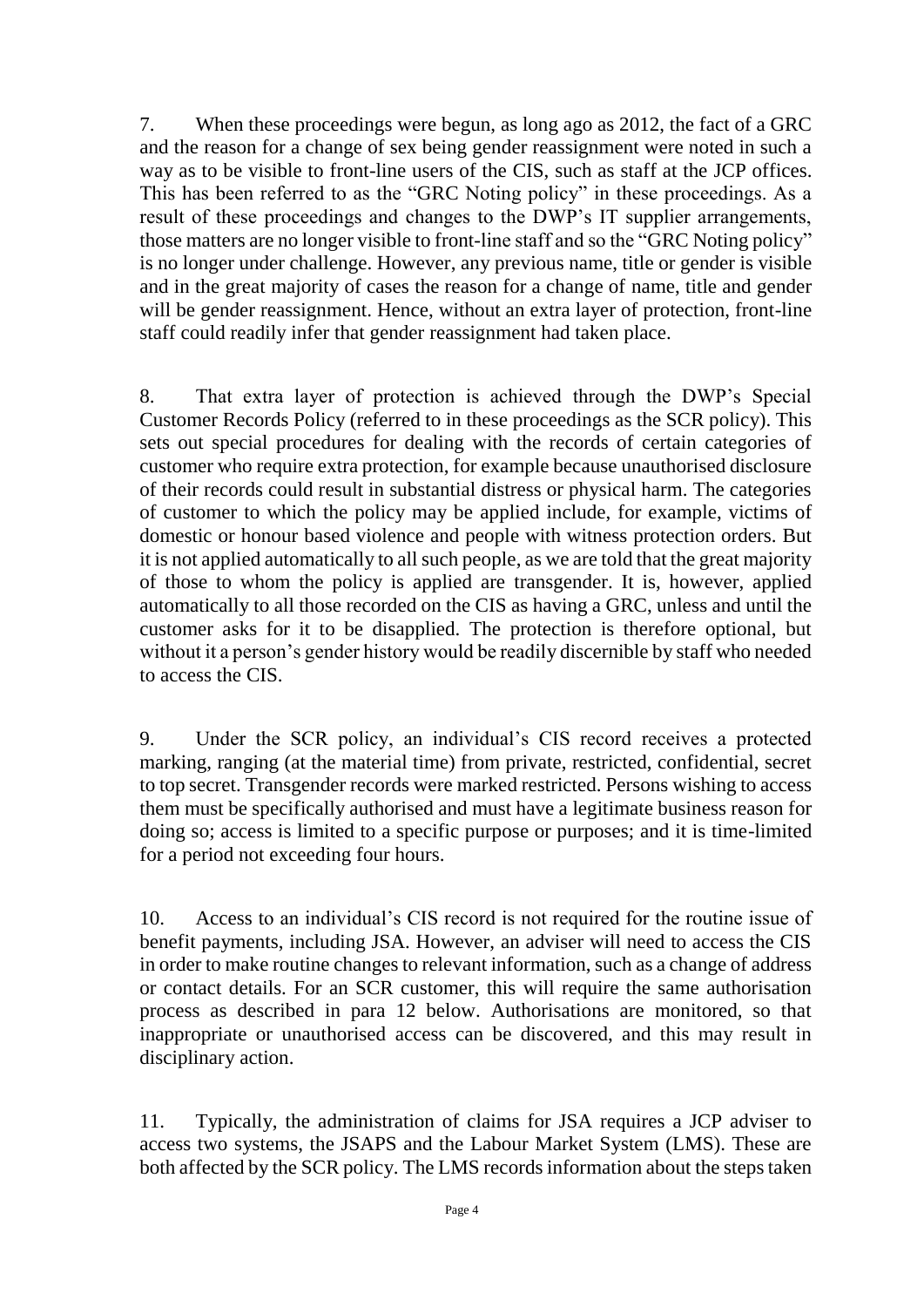by the customer to obtain employment. But it does not do so for customers who are subject to the SCR Policy. Instead, their efforts to find work are recorded manually on paper. When the customer's LMS record is accessed, a warning of "additional protection facility from unauthorised viewing" will pop up directing the adviser to the paper record, which will only be accessed once authorisation is given.

12. The JSAPS records information which enables an adviser to assess entitlement to JSA and authorise payment. When an adviser accesses JSAPS to authorise payment to a customer subject to the SCR policy, an error message pops up warning "Sensitive account - You are not authorised to view it". Access is then gained through the authorisation process: this involves applying to the DWP's specialist IT team for temporary access to Special Customer Records. Access is usually available within an hour but it can take considerably longer. The adviser is warned again that the account is sensitive and no-one else should view it.

13. On access, the front screen does not display previous names, titles or gender or the issue of a GRC and normally there would be no need to search for historical claim data. If there is such a need, the historical gender identity data will only be available where a claim was made for JSA under a previous name, title or gender and this claim is still live. It will not be displayed where the claim was made after the change of gender (as in the case of this appellant).

14. It follows that any JCP adviser processing a JSA claim is bound to learn that the customer is subject to the SCR policy. The adviser will not usually know why that is the case, but may well be able to "put two and two together". The operation of the policy causes inconvenience and delay in accessing benefits: delays of an hour are usual and they can be as much as three days. Late payment is, to say the least, a serious inconvenience to anyone on the tight budget required of JSA claimants. Ringing up to find out why payment has been delayed can also be a serious inconvenience as the authorisation process has to be followed in order for the telephone advisers to access the account. The alternatives to physically attending at the JCP offices are very limited. The appellant has on at least three occasions asked to be allowed to sign on by post but been refused.

15. The appellant also reports some very distressing incidents in JCP offices. On several occasions she has overheard references to her transgender status in conversations in open plan offices with other customers present. Once her status has become known within an office she has felt compelled to transfer to another office to protect her privacy and dignity and, indeed, her physical safety. She adds that she has had some very positive experiences with individual DWP staff members, but every interaction with them, good or bad, is against that background of insecurity and anxiety. The evidence she has placed before the courts in these proceedings, both from experts in the field of gender dysphoria and from other transgender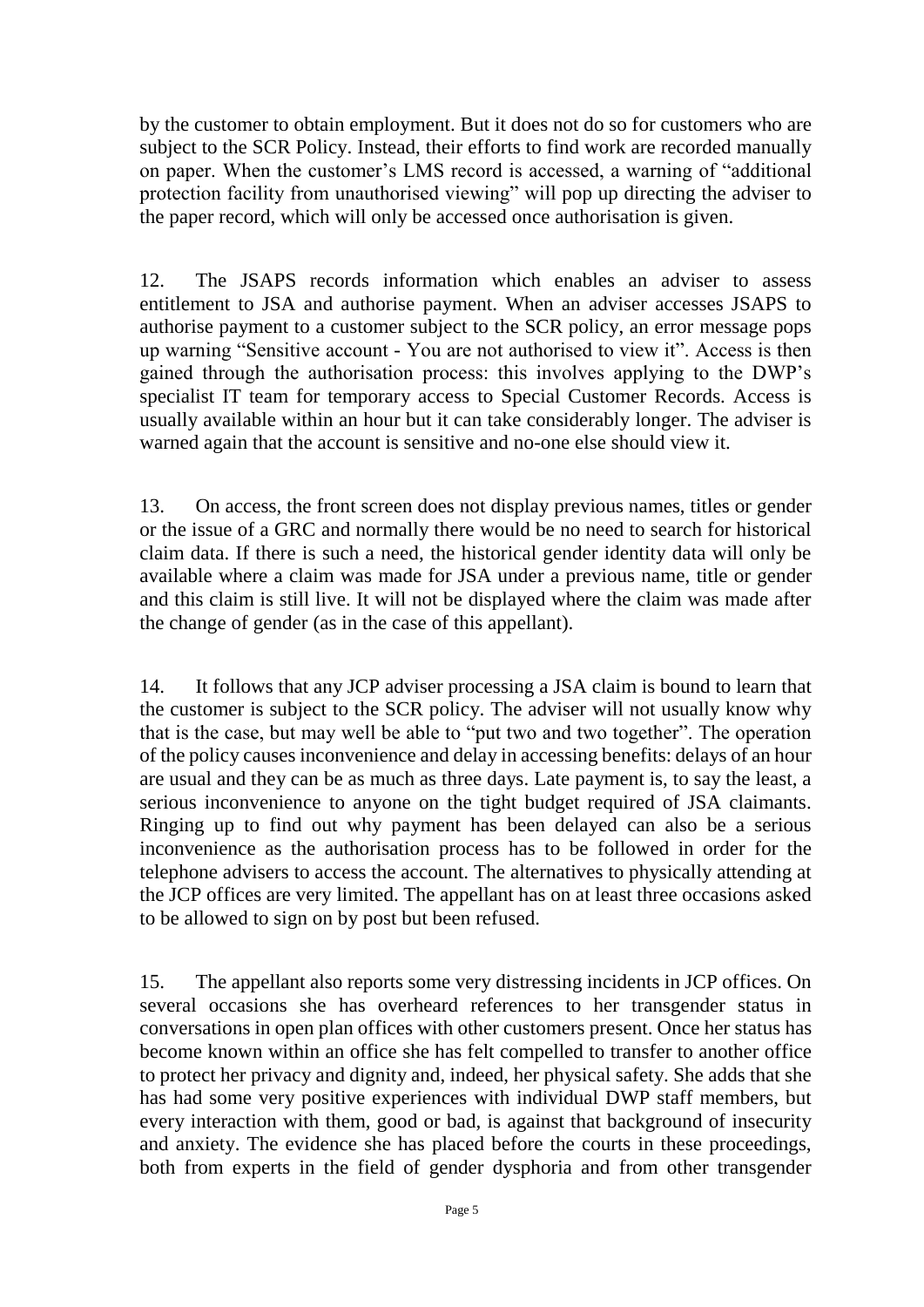customers, shows not only the depth of these concerns but also that she is not alone in having them.

#### *These proceedings*

16. After considerable correspondence exploring possible alterations to the DWP's policies, these proceedings were launched in April 2012. They were then stayed in order that the DWP could review its policies on data retention and implement any changes. This review concluded that the DWP needed to improve its treatment of transgender customers but did not propose any change to the Retention, GRC Noting or SCR policies in respect of them.

17. The claim was heard by Simon J in May 2014: [2014] EWHC 2403 (Admin). All three policies were challenged as being (1) in breach of articles 8 and/or 14 of the European Convention on Human Rights; and (2) directly and indirectly discriminatory contrary to the Equality Act 2010. It was common ground that the Retention and Noting policies engaged the right to respect for private life protected by article 8(1). Simon J held that they were not sufficiently clear, precise and accessible to be "in accordance with the law" for the purpose of justifying them under article 8(2) and granted a declaration to that effect. However, he held that they pursued the legitimate aims of enabling accurate calculations of state pension entitlement and of reducing opportunities for identity theft and benefit fraud and were a proportionate means of doing so. He was more doubtful whether the SCR policy even engaged article 8(2), as it was designed to protect privacy, rather than to interfere with it, although it did tend to have the opposite effect of drawing attention to transgender customers; but he held that it was in any event justified by the need to protect DWP staff. He rejected the claim based on direct discrimination, because the appellant was not treated less favourably than other customers because of her gender reassignment. He was prepared to assume that the policies were indirectly discriminatory, in that they put transgender customers at a particular disadvantage when compared with others, but they were justified under the 2010 Act for the same reasons that they were justified under the Convention.

18. Between the High Court judgment and the hearing of the appellant's appeal to the Court of Appeal in December 2015, as already noted, the DWP altered its policy and systems so that the fact of a GRC was no longer visibly noted on the CIS (although other facts from which such an inference could be drawn remained). The challenge to the GRC Noting policy was therefore no longer a live issue before the Court of Appeal. Furthermore, the Retention policy had been clarified and was now accessible, so the issue of legality was no longer live. On 9 February 2016, the appeal was unanimously dismissed. The only judgment was given by Elias LJ, with whom Patten and Black LJJ agreed: [2016] EWCA Civ 47, [2016] PTSR 1344. He accepted that article 8 was engaged by both the Retention and the SCR policies, but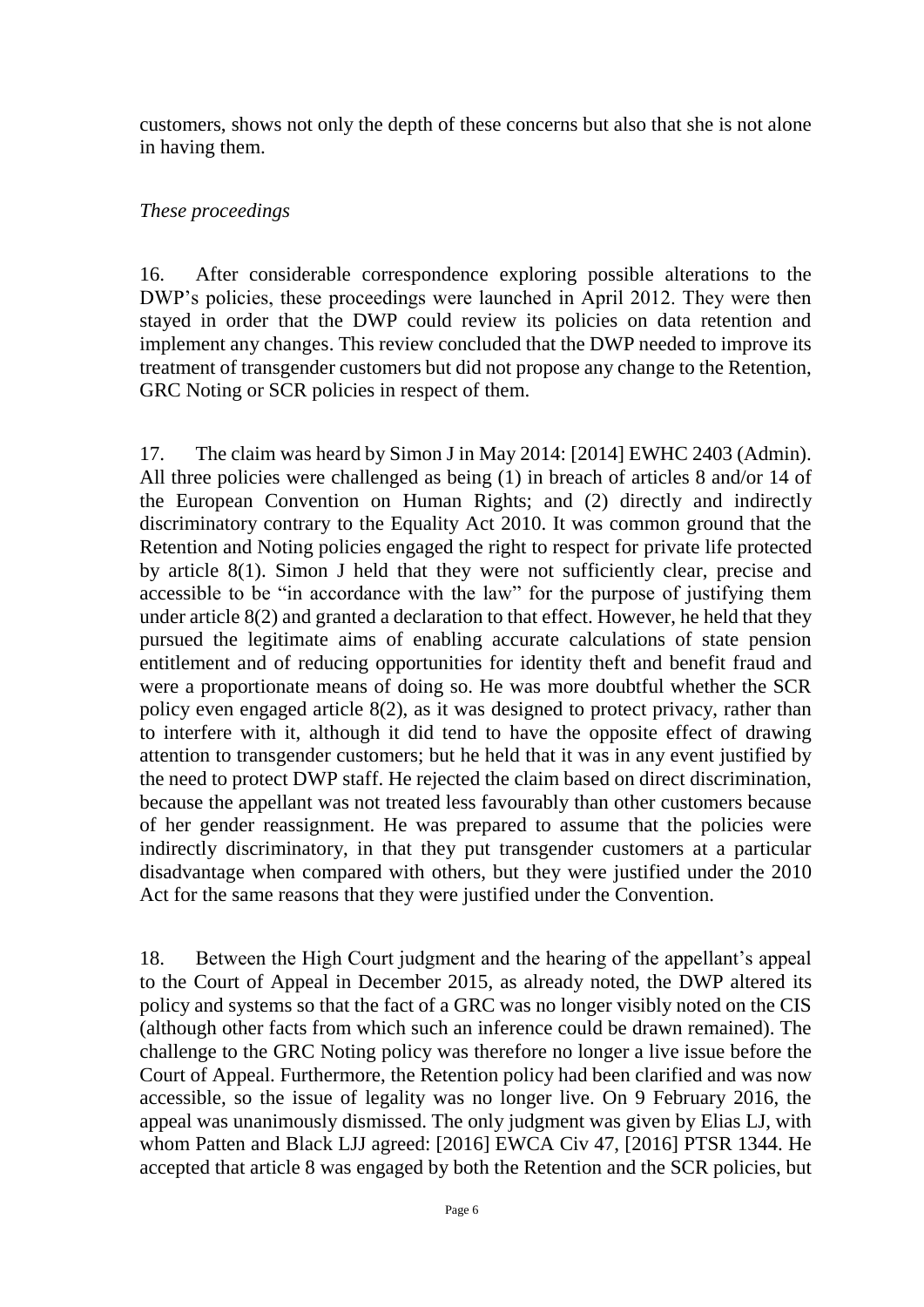agreed with Simon J that the interference was proportionate. He rejected the argument that article 14 required transgender customers to be treated differently from others. Any indirect discrimination entailed in the SCR policy was justified for the same reasons that the interference with article 8 rights was justified. A new argument, that the policies were contrary to the requirement in section 9 of the Gender Recognition Act 2004 that where a full gender recognition certificate is issued, "the person's gender becomes for all purposes the acquired gender" was rejected: this did not require history to be rewritten.

19. Before this court, the appellant challenges the Retention and SCR policies on three grounds: (1) inconsistency with sections 9 and 22 of the Gender Recognition Act 2004; (2) incompatibility with the rights under articles 3, 8 and 14 of the European Convention on Human Rights (article 3 is raised for the first time in this court); and (3) infringement of section 13, 19 or 26 of the Equality Act 2010 (direct discrimination under section 13 was not pursued before the Court of Appeal but is raised again before this court; harassment under section 26 is an entirely new argument).

#### *The Gender Recognition Act 2004*

20. This Act, as is well-known, was passed in response to the judgments of the European Court of Human Rights in *Goodwin v United Kingdom* (2002) 35 EHRR 447 and the declaration of incompatibility made by the House of Lords in *Bellinger v Bellinger* [2003] UKHL 21; [2003] 2 AC 467. It lays down the criteria and the process by which a person born in one gender may be recognised as having acquired a different gender. Section 9 provides for the consequences:

> $\degree$ (1) Where a full gender recognition certificate is issued to a person, that person's gender becomes for all purposes the acquired gender (so that, if the acquired gender is the male gender, the person's sex becomes that of a man and, if it is the female gender, the person's sex becomes that of a women).

> (2) Subsection (1) does not affect things done, or events occurring, before the certificate is issued; but it does operate for the interpretation of enactments passed, and instruments and other documents made, before the certificate is issued (as well as those passed or made afterwards).

> (3) Subsection (1) is subject to provision made by this Act or any other enactment or subordinate legislation."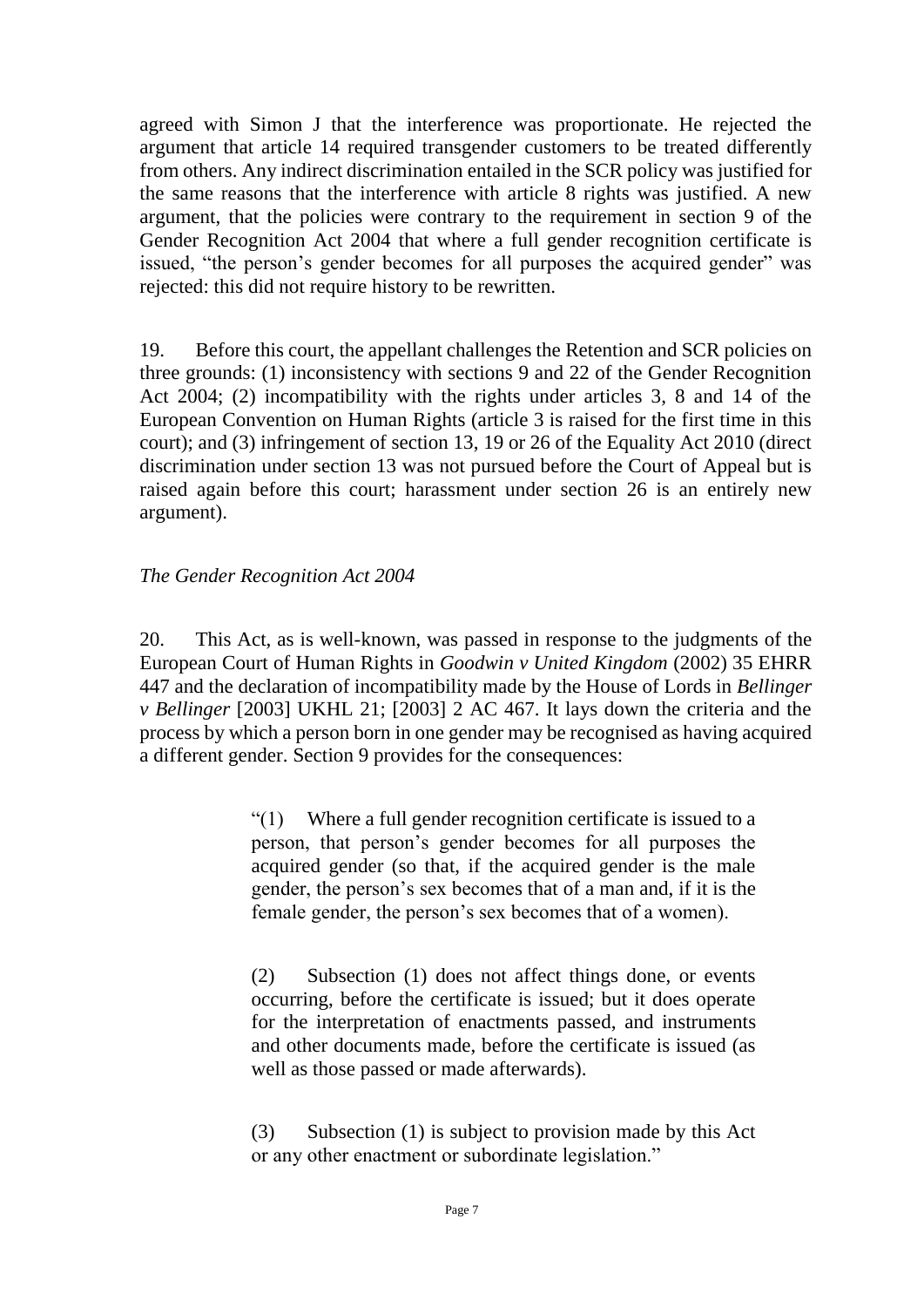21. Section 22 deals with the disclosure of "protected information". Section 22(1) makes it a criminal offence "for a person who has acquired protected information in an official capacity to disclose that information to any other person". Section 22(2) provides that, once a GRC is issued, protected information includes information which "concerns the person's gender before it becomes the acquired gender". Section 22(3) defines the acquisition of such information in an official capacity in such a way as to cover officials in the DWP, and indeed elsewhere in the civil service and otherwise in connection with the functions of a public authority. Section 22(4) and the Gender Recognition (Disclosure of Information) (England, Wales and Northern Ireland) Order, SI 2005/635, provide for circumstances in which disclosure is not an offence. These include: " $22(4)(h)$  the disclosure is made for the purposes of the social security system or a pension scheme".

22. The appellant accepts that section 9 "does not rewrite history". Thus, in *J v C* [2006] EWCA Civ 551; [2007] Fam 1, the issue of a full GRC in the male gender to a person who was previously female did not retrospectively validate his prior marriage to another female (at a time when the law did not provide for same sex marriages), with the result that he did not become the father of a child born to the other female as a result of artificial insemination by donor (as would otherwise have been the case under section 27 of the Family Law Reform Act 1987, which provided that the husband of a woman who gives birth as a result of AID was to be treated for all purposes as the father of the child). But she argues that section 9(1) does require her *now* to be treated for all purposes as a woman and this includes how she is treated by the DWP for the purpose of claiming and receiving JSA. Section 22(1) is not an exception to the general principle in section 9(1). Rather it is an additional protection. It does not follow from the fact that no offence is committed under section 22 that a policy which is in breach of section 9(1) is lawful.

23. The problem with this argument is that section 9(1) clearly contemplates a change in the state of affairs: before the issue of the GRC a person was of one gender and after the issue of the GRC that person "becomes" a person of another gender. The sections which follow section 9 are designed, in their different ways, to cater for the effect of that change. Thus, for example, section 12 provides that the acquisition of a new gender does not affect that person's status as the father or mother of a child; section 15 provides that it does not affect the disposal or devolution of property under a will or other instrument made before the appointed day (thus section 9 will apply to dispositions made after that date); section 16 provides that the acquisition of a new gender does not affect the descent of any peerage or dignity or title of honour or property limited to descend with it (unless a contrary intention is expressed in the will or instrument).

24. There is nothing in section 9 to require that the previous state of affairs be expunged from the records of officialdom. Nor could it eliminate it from the memories of family and friends who knew the person in another life. Rather, sections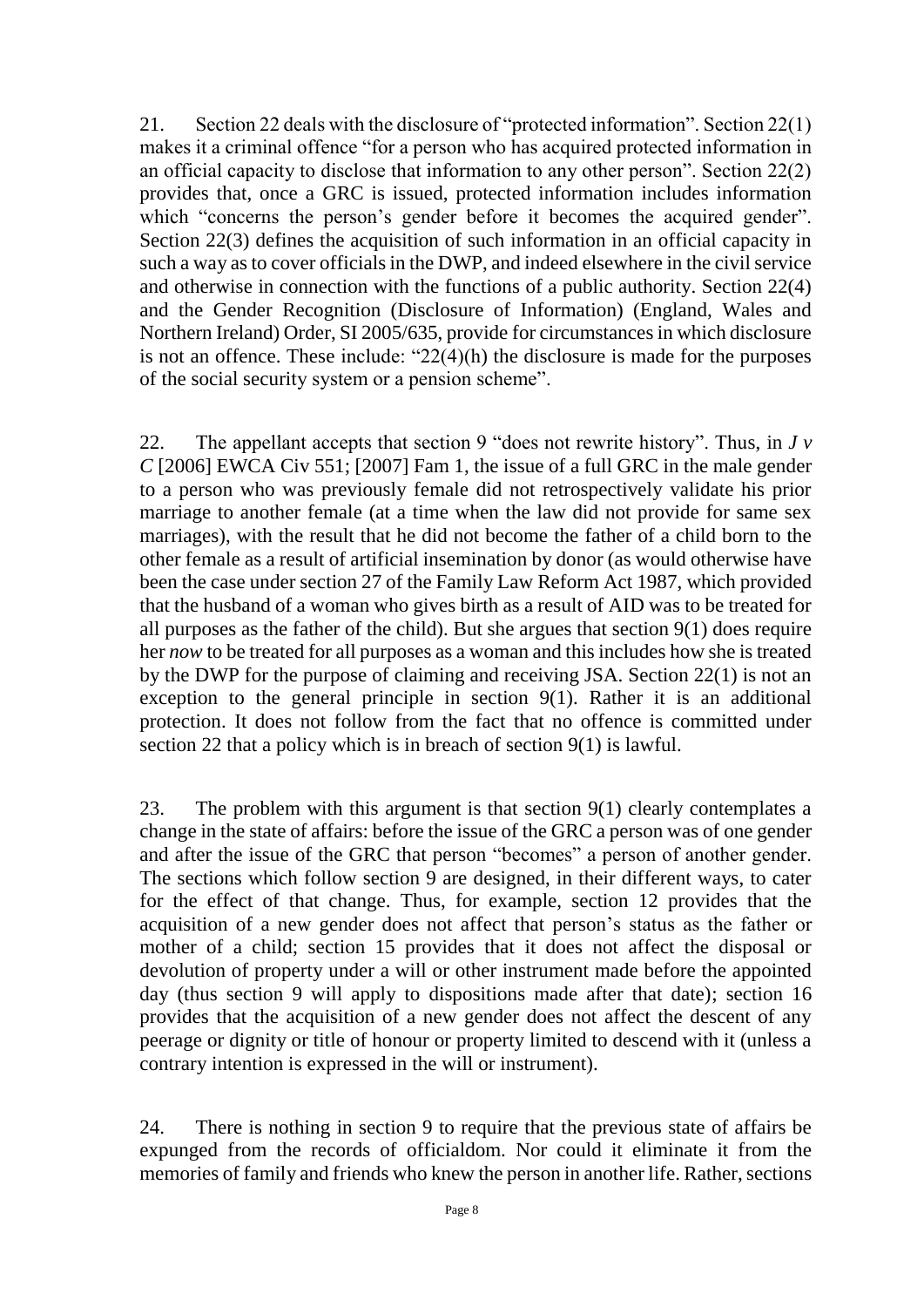10 and 22 provide additional protection against inappropriate official disclosure of that prior history. Section 10 and Schedule 3 deal with birth registration. In summary, if there is an entry in the UK birth register relating to a person to whom a full GRC has been issued, a copy of the GRC must be sent to the appropriate Registrar General. He or she must make an entry in the Gender Recognition Register (which is not open to public inspection) which makes traceable the connection between that entry and the entry in the birth register. The entry is used to create a new birth certificate which records the acquired name and gender. Anyone who may have a copy of the UK birth register entry of a person who has a full GRC may have a copy of the new birth certificate. This must not disclose the fact that the entry is contained in the Gender Recognition Register: see Schedule 3, paragraphs 5 and 6.

25. Section 22, as we have seen, protects from disclosure by officials information concerning a person's gender *before* it became the acquired gender. It contains several exceptions, including one for disclosure for the purpose of the social security system or a pension scheme. Obviously, therefore, section 9 contemplates that the previous history may be kept on record, for otherwise there would be no need for the protection given by section 22.

26. I conclude, therefore, that the Retention and SRC policies are not inconsistent with, or prohibited by, any provision of the Gender Recognition Act 2004. But that, of course, is not the end of the story.

# *The Human Rights Act 1998*

27. The appellant rightly emphasises that the 2004 Act was brought about by developments in the jurisprudence of the European Court of Human Rights. In *Goodwin v United Kingdom* (2002) 35 EHRR 447, the court held (i) that the failure of UK law to grant legal recognition, including a new birth certificate, to a postoperative transsexual was a breach of her right to respect for her private life under article 8; and (ii) that the failure of UK law to permit her to marry in her acquired gender was a breach of her right to marry under article 12. I would emphasise two passages from the Court's judgment in relation to article 8:

> "77. … The stress and alienation arising from a discordance between the position in society assumed by a post-operative transsexual and the status imposed by law which refuses to recognise the change of gender cannot, in the Court's view, be regarded as a minor inconvenience arising from a formality. A conflict between social reality and law arises which places the transsexual in an anomalous position, in which he or she may experience feelings of vulnerability, humiliation and anxiety."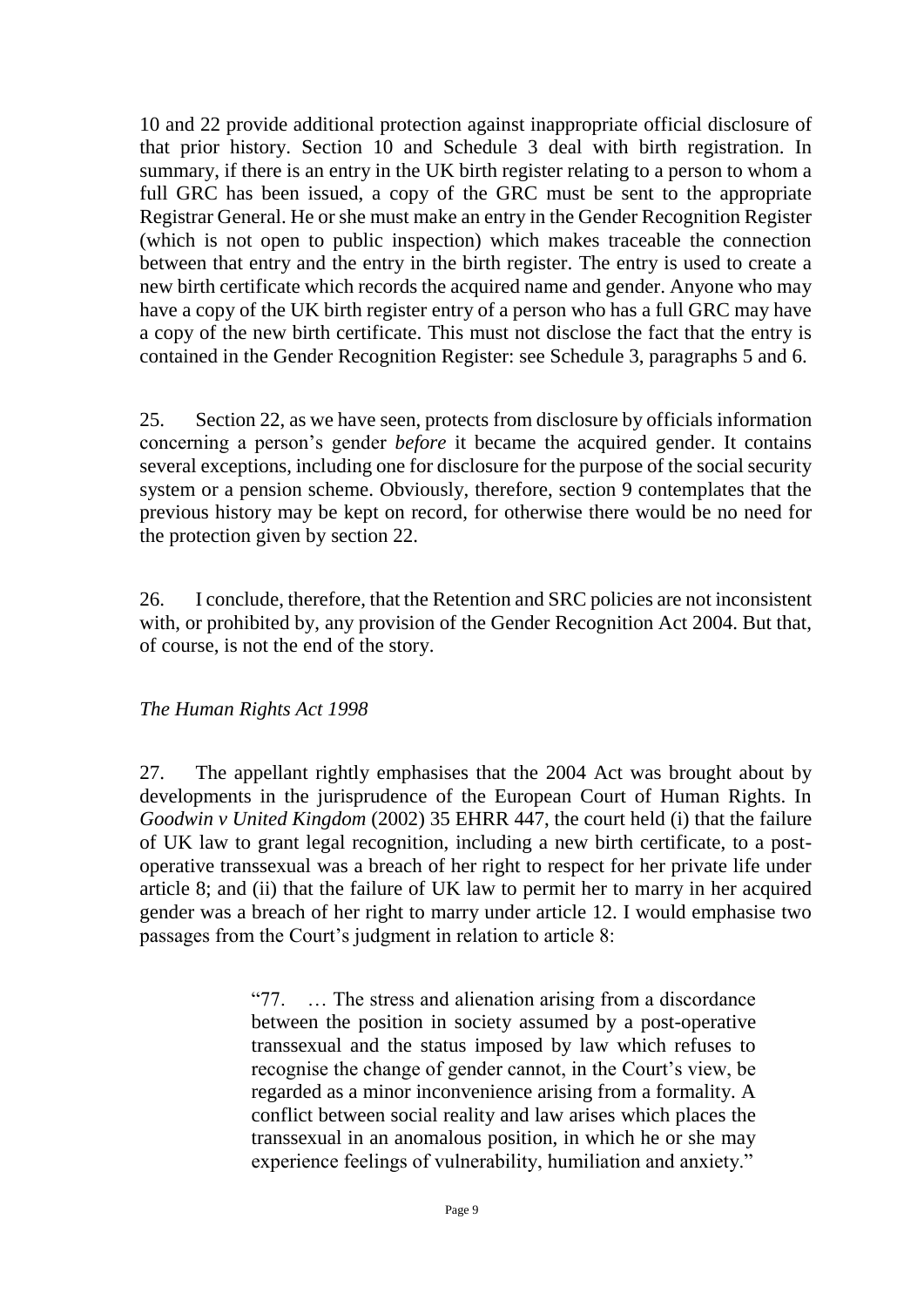28. The Court was, of course, speaking of the position before the Gender Recognition Act which sought, so far as possible, to align the legal position with social and psychological reality. But it makes the important point that this is no small matter. It is not a minor inconvenience. It goes to the heart of the person's sense of self. This is reinforced by a later passage at para 90:

> "… the very essence of the Convention is respect for human dignity and human freedom. Under article 8 of the Convention in particular, where the notion of personal autonomy is an important principle underlying the interpretation of its guarantees, protection is given to the personal sphere of each individual, including the right to establish details of their identity as individual human beings. In the 21st century, the right of transsexuals to personal development and to physical and moral security in the full sense enjoyed by others in society cannot be regarded as a matter of controversy … In short, the unsatisfactory situation in which post-operative transsexuals live in an intermediate zone [in] not quite one gender or the other is no longer sustainable."

29. This puts it beyond doubt that the way in which the law and officialdom treat people who have undergone gender reassignment is no trivial matter. It has a serious impact upon their need, and their right, to live, not as a member of a "third sex", but as the person they have become, as fully a man or fully a woman as the case may be.

30. In the courts below, the appellant relied only on the right to respect for private life, protected by article 8, and the right to enjoy the Convention rights without discrimination, protected by article 14. In this court, the statement of facts and issues raises for the first time the question of a possible violation of article 3, the right not to be subjected to inhuman or degrading treatment. In her submissions, however, article 3 was deployed to make the point that there are positive obligations to protect individuals against such treatment, as indeed there are under article 8. In *Identoba v Georgia* (2015) 39 BHRC 510, for example, the Strasbourg court found a breach of article 3 where the authorities had failed to protect LGBTI demonstrators from attack by homophobic counter-demonstrators. One aim of the SCR policy is to protect transsexuals against the risk of physical and verbal abuse. The complaint, as I understand it, is that it may not go far enough in doing so, whether under article 3 or article 8.

31. In my view, the article 3 cases serve mainly to underline the importance of the interests at stake here, whether under article 3 or article 8. The real focus of the argument has been on article 8. In my view, both the Retention and the SCR policies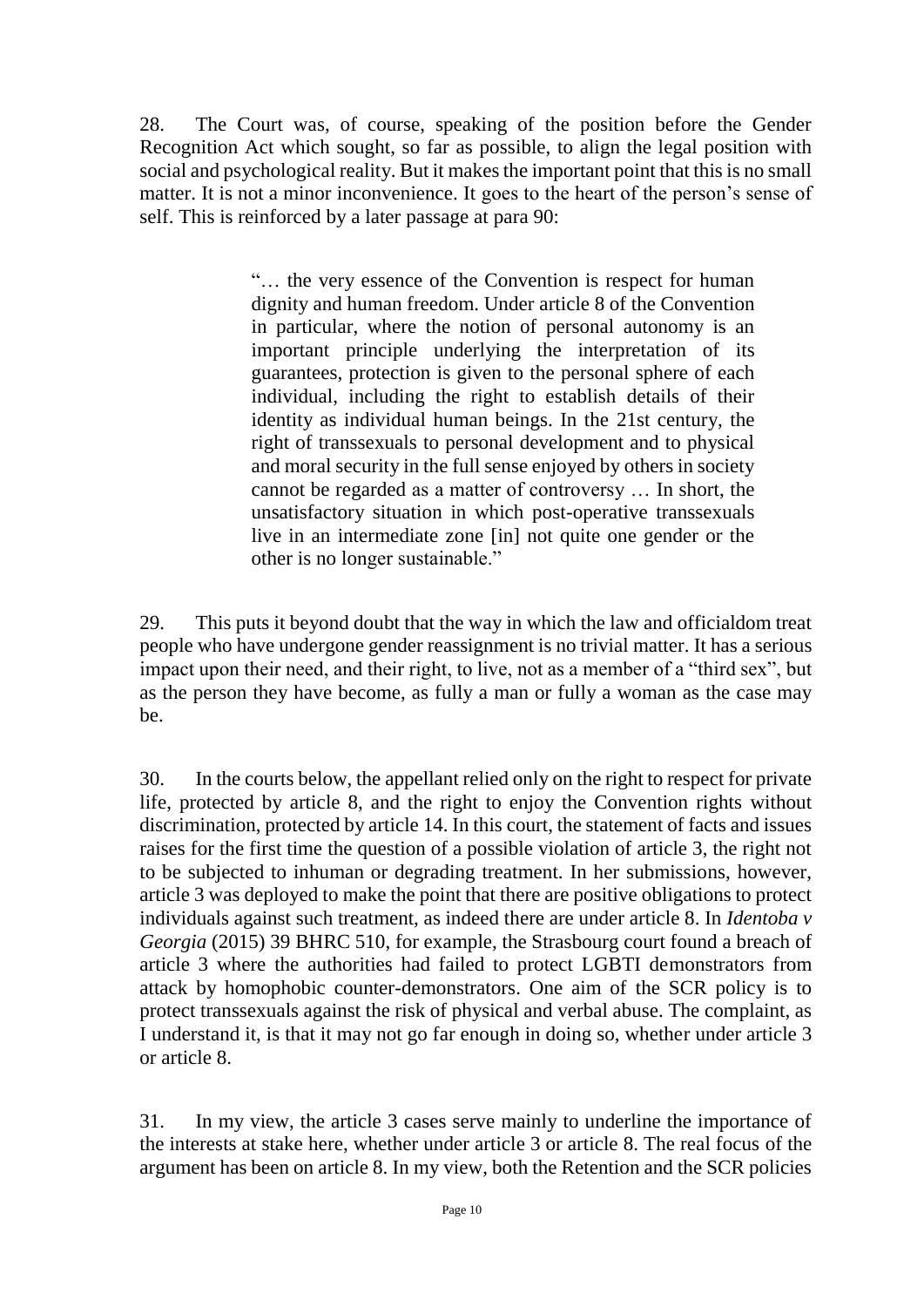are an interference with the right of the appellant, and all people who have undergone gender reassignment, to respect for their private lives. The SCR policy may be designed to protect the privacy of their deeply private information but it has the consequence of drawing the attention of front-line staff, and maybe others in the office, to it. Opting out means that front-line staff who need it will have unimpeded access to the CIS, in which the gender history is recorded. So the customer has the choice between unimpeded access on those occasions when front-line staff need to consult the CIS and impeded access which in itself draws attention to the possibility, even the probability, that the claimant has undergone gender reassignment. This is not a minor interference. On the contrary, it is a very serious matter. It goes to the heart of how the appellant, and others in her situation, relate to the world and the world relates to them.

32. So the real question is whether this interference can be justified by the operational needs of the benefits system. Two legitimate aims are put forward by the DWP for the Retention policy. The first is the need to retain the information for the purpose of calculating entitlement to state retirement pension. A transgender person has pension rights in his or her acquired gender from the date of the GRC: Gender Recognition Act 2004, Schedule 5, paragraphs 7 and 8. This means that the date of the GRC will be material to the calculation of the entitlement of certain customers (those born before 6 December 1953; female to male transsexuals whose change of gender occurs after they have reached statutory retirement age for women and before equalisation on 6 March 2019; and male to female transsexuals whose change of gender occurs before 6 March 2010 and before they have reached state pension age for a man but after they have reached it for a woman). The DWP will need to know the date for the purpose of checking entitlement at the time and also for checking and maintaining claims during the customer's life expectancy thereafter. With the equalisation of the pension age, there will eventually come a time when this is no longer necessary, but that is some considerable time in the future. It is accepted that this does not apply to this particular appellant, but it does apply to approximately one third of transgender customers, whose state pension calculation will be directly affected by their birth gender.

33. The second legitimate aim put forward is to identify and detect fraud. There is a particular risk of identity theft in the case of transgender customers. A fraudster may obtain a birth certificate in the customer's original name and use this, along with other evidence, to obtain a national insurance number allocated to that name (two linked examples of this were detected in 2012). The DWP also argue that frontline staff are at the forefront of detecting frauds - they can sense when something is not right and need to have access to the information to investigate and detect this.

34. The appellant accepted that these were legitimate aims in the courts below and the evidence in support of them was not challenged. In her written case before this court she argues that these objectives are not sufficiently important to justify the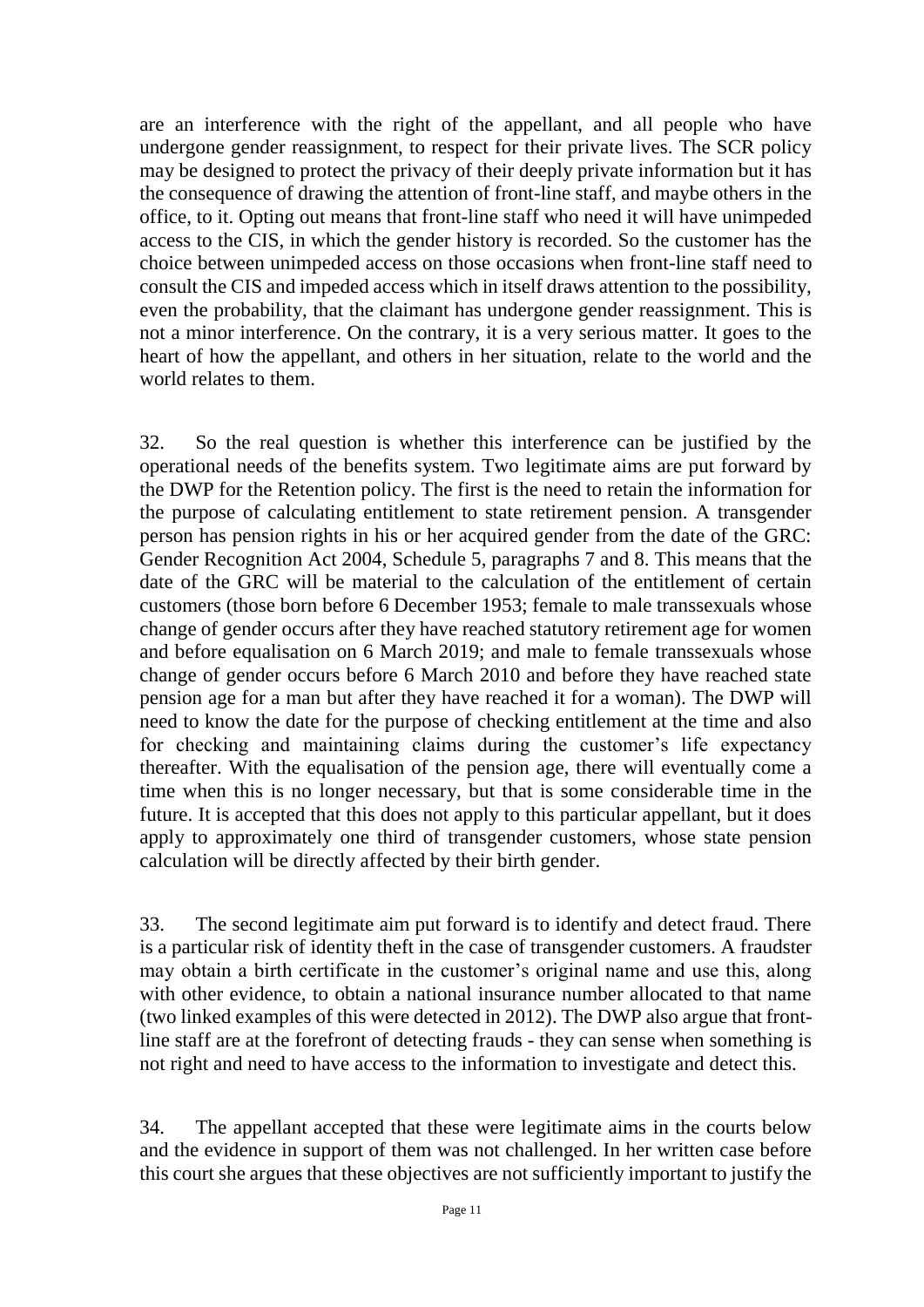limitation of a protected right and that those limitations are not rationally connected to the objectives. She argues that, now that the fact and date of the GRC is masked on the CIS, it cannot be necessary to retain the *visible* gender (name and title) history in order to calculate state pension entitlement. As for fraud detention and prevention, there are other ways of verifying the claimant's identity. Under the new system for Universal Credit, front-line staff will no longer have access to this information.

35. The DWP understandably objects to the introduction of new arguments on matters which were conceded in the courts below, and on which it has not been able to file evidence in rebuttal; but they can be addressed briefly. In my view, for as long as gender is in any way relevant to the entitlement to and calculation of state retirement pension, it is necessary for the data to be retained on the CIS system and the rational connection between the two is obvious. The question of whether it should remain visible to some front-line staff or whether it is feasible to mask it in some way which nevertheless enables those who need to see it to be able to do so are questions which go to the overall balance between the aims pursued and the means used to pursue them, in other words to the proportionality calculation. As for fraud detection and prevention, the problem lies, not so much with verifying the identity of the genuine transgender claimant but with verifying the identity of the fraudulent claimant who has stolen that person's previous identity. The legitimacy of the objectives for which the current computer systems are designed cannot be affected by the development of wholly new computer systems to support a wholly new benefits system. Once again, the real issue is not the aim, but the overall balance between ends and means which is of the essence of the proportionality calculation.

36. In addressing that balance, several points must be made:

(1) While I would certainly not minimise the depth of the intrusion where it takes place, for the most part there is no need for front-line JCP staff to consult the CIS. Whether or not the SCR policy applies, it is only rarely that they will need to access the CIS and thereby discover the historic information recorded there.

(2) The DWP has been engaging with the appellant and those advising her over many years in an attempt to understand and cater for her concerns. Following the High Court decision, the GRC data were masked on the CIS. If nothing else, this litigation has taught the DWP the importance of doing what can be done within the existing systems to cater for those concerns.

(3) We are here dealing with large computer systems, designed to cater for vast numbers of customers, which interact with one another in complex ways. It is no simple matter to modify existing systems in a way which will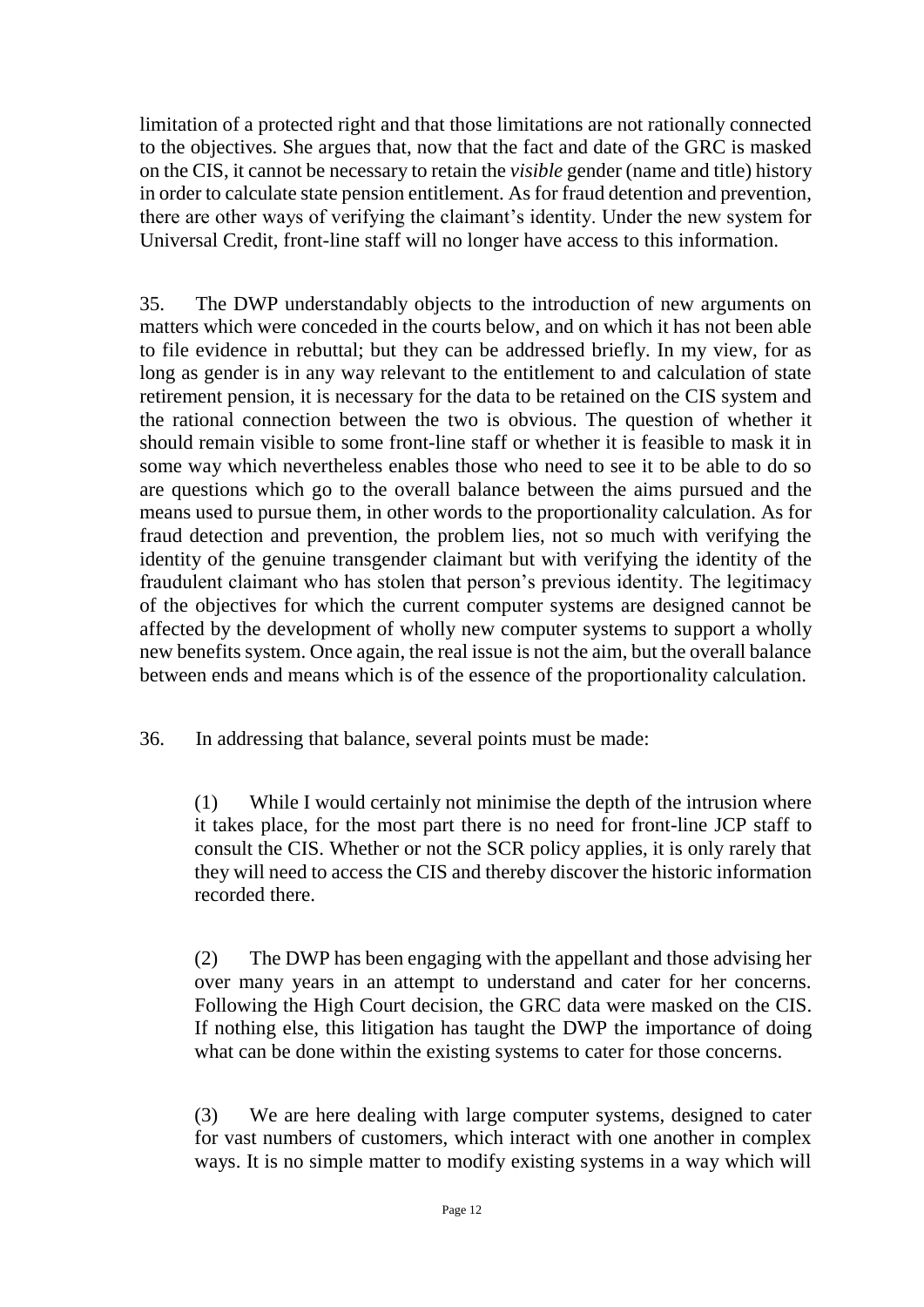not compromise their efficiency and effectiveness. It is one thing to devise a completely new computer system, such as that now being developed for Universal Credit, and quite another to modify an old one which has been in operation for many years.

(4) The DWP's evidence is that it is not possible to make further adjustments to the CIS system except at inordinate expense. This court is in no position to question that.

(5) Most importantly, it is not for this or any other court to administer the benefits system. That is the business of the DWP. The courts can correct individual decisions or actions which violate an individual's human rights: if a DWP official gained unnecessary or unauthorised access to a customer's records, or made improper use of the information obtained through authorised access, the customer would have a claim under section 6(1) of the Human Rights Act 1998 against a public authority which had acted incompatibly with her privacy rights. The courts can also correct legal provisions which violate human rights (unless contained in an Act of the United Kingdom Parliament). But the courts can only rarely correct the systems set up by the responsible government departments or public authorities to administer the law - unless perhaps they systemically and inevitably result in violations of individuals' rights. That is not this case.

(6) The courts must inevitably place great weight on the judgment of those whose business it is to design and administer those systems. They are the experts in administration and we are not.

37. In my judgment, therefore, the courts below were entitled to reach the conclusion that the CIS Retention policy was a proportionate means of achieving its legitimate aims and I share their view. In reaching this conclusion, I in no way seek to minimise the importance to the appellant and others in her situation of the intrusion into her privacy which is entailed by the policy. For her, and for others, it must be good news that the Department has taken their concerns seriously, and that they will be differently catered for when Universal Credit is rolled out throughout the country.

38. The SCR policy and the Retention policy cannot be considered in isolation from one another. The SCR policy is designed to restrict access to the CIS to those who are authorised because they have a real need for that access. This of course has the legitimate aim of protecting the privacy of those SCR customers who need and want it. This brings with it the problems of delay, with its attendant inconvenience or even hardship, and it may well draw attention to the very matter which it is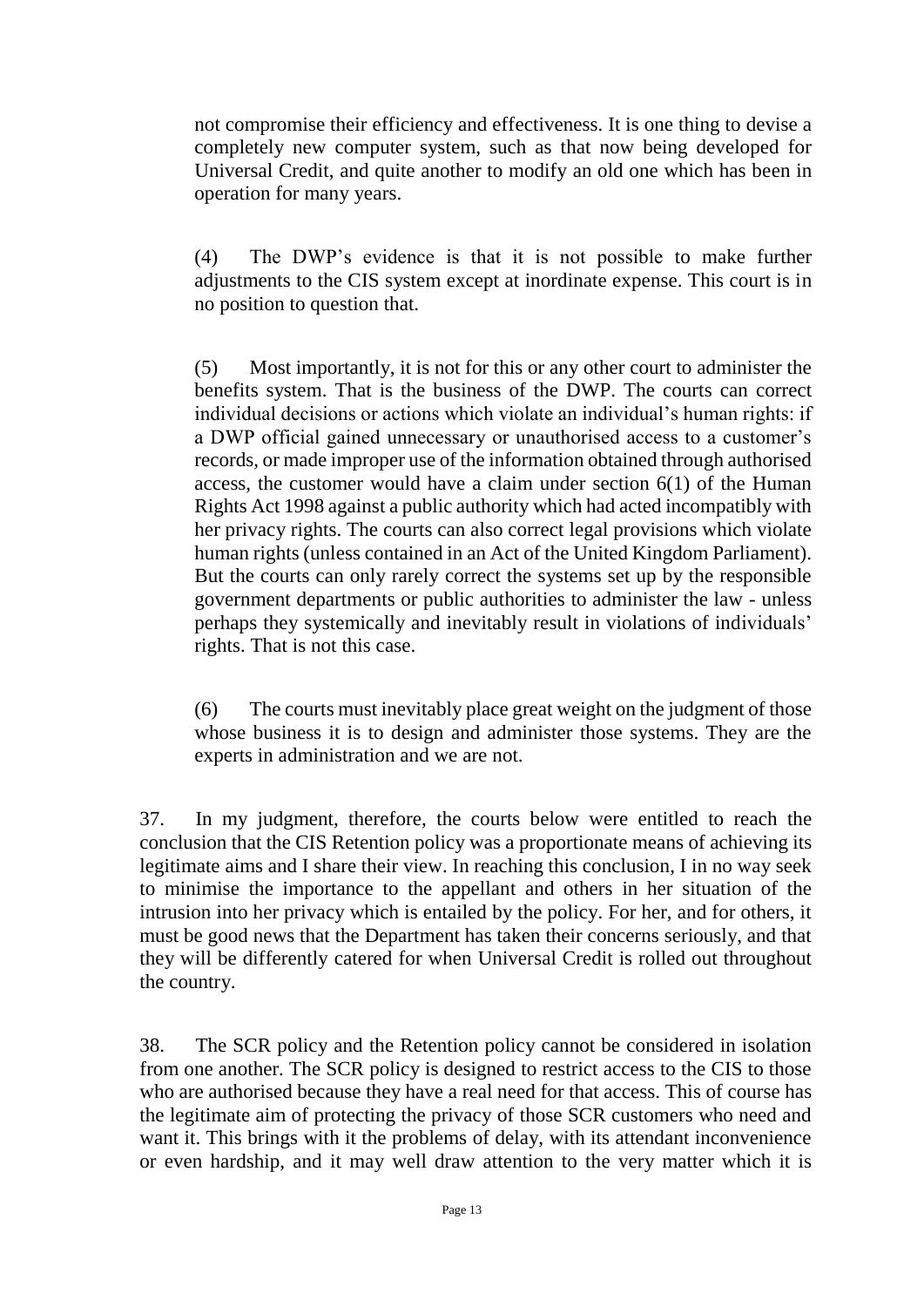designed to protect. But such problems are inevitable if access to the CIS is to be restricted. They can be avoided if the customer does not want the policy to apply, but at the cost of less restricted access to the CIS. The real question, therefore, is whether the CIS Retention policy is justified and in my judgment, for the reasons given above, it is.

## *Discrimination*

39. The appellant relies both on discrimination in the enjoyment of Convention rights, in violation of article 14 of the Convention, and on direct and indirect discrimination in breach of sections 13 or 19 of the Equality Act 2010 respectively. Gender reassignment is a protected characteristic by virtue of sections 4 and 7 of the Equality Act and is undoubtedly a "status" for the purpose of article 14.

40. Her submission on direct discrimination, under both article 14 and section 13, is that the policies treat transgender customers in the same way as other customers when in fact their situations are different and they should be treated differently. As the Strasbourg court held in *Thlimmenos v Greece* (2000) 31 EHRR 411, just as like cases must be treated alike, unlike cases must be treated differently.

41. The problem with this submission is that the DWP policies *do* treat transgender customers differently from others. For those who want it, the SCR policy applies. In this respect, transgender customers are in no different position from any of the other vulnerable groups to whom the policy is applied if wanted and needed. The admitted problems associated with the SCR policy are the inevitable concomitant of offering them this extra protection for their privacy. Once again, the real complaint is that, once accessed by those with a reason to do so, the CIS reveals the customer's previous name and title, from which an inference of gender reassignment may, but need not, be drawn.

42. However, it is not clear in what way transgender customers are treated less favourably than others on the CIS because of their transgender status. The current names and titles, and any previous names and titles, of all customers are recorded. Customers change their names and titles for a wide variety of reasons, not least because of marriage or divorce. All are treated in the same way. Of course, a change of sex may often be readily deduced from a change of name and title, whereas other changes may be more speculative. But all relate to the customer's private (and sometimes family) life. There is no difference in treatment from others who change their name or title because of the customer's transgender status.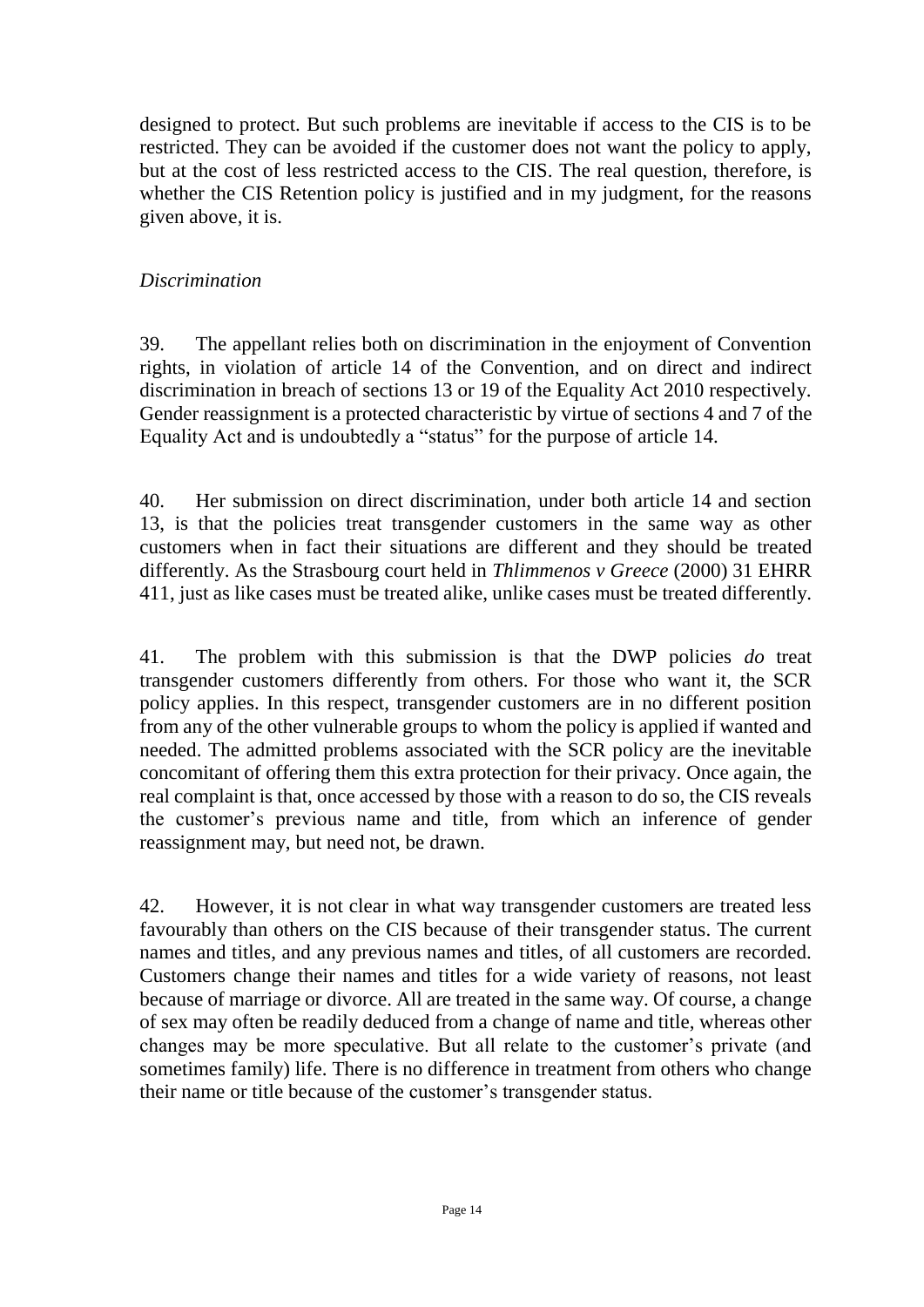43. For these reasons, in my view, Simon J was right to reject the claim of direct discrimination under both article 14 and section 13 and it is not surprising that the direct discrimination claim under section 13 was not pursued, by counsel then appearing for the appellant, before the Court of Appeal.

44. The indirect discrimination claim under both article 14 and section 19 of the Equality Act relies upon the particular disadvantage that transsexual customers suffer as a result of the Retention and SCR policies, either together or separately, when compared with other customers, whether in general or those to whom the SCR policy is also applied. I would be prepared to accept, for the reasons given earlier, that many, if not all, customers who have undergone gender assignment feel a greater need to protect that information from others than do customers who have changed their names or titles for other reasons. Gender reassignment changes one's identity at a much deeper level than does getting married, getting divorced, being bereaved, adopting a new name, or any of the other reasons why a change of name or title may be recorded. It may also be the case that justification for an interference with the article 8 right is not invariably justification for discrimination under article 14 or indirect justification under section 19. However, in this case, the "provision, criterion or practice" in question, the SCR policy, is a proportionate means of achieving a legitimate aim for the purpose of section  $19(2)(d)$  and, for the same reasons, any discrimination involved in the policies is justified for the purpose of article 14.

45. For the first time in this court, and somewhat faintly, the appellant argues that the DWP's policies, and specifically the implicit "outing" involved in the SCR, create a "harassing environment" contrary to section 26 of the Equality Act 2010. This allegation was not pleaded in the claim form or argued in the courts below and is not clearly spelled out in the appellant's case. Under section 29(3) of the Equality Act, a service provider must not harass a person requiring the service or a person to whom the provider is providing the service. Under section 26(1), "A person (A) harasses another (B) if (a) A engages in unwanted conduct related to a relevant protected characteristic, and (b) the conduct has the purpose or effect of (i) violating B's dignity, or (ii) creating an intimidating, hostile, degrading, humiliating or offensive environment for B". This is not an allegation which can sensibly be made in a claim for judicial review of the DWP's policies in relation to transgender people. It might be made in a substantive claim under the Equality Act in relation to the sorts of incidents of which the appellant has complained (and on occasions received some compensation). Then there would have to be specific evidence directed towards such a claim and the DWP would have the opportunity of investigating the complaint and putting in evidence in rebuttal. None of that has happened in this case. But in any event it is quite clear from the DWP's efforts to understand and to meet the appellant's concerns within the bounds of practicality that its policies aim to have the reverse effect: to respect the dignity of transgender customers and to avoid creating an intimidating, hostile, degrading, humiliating or offensive environment